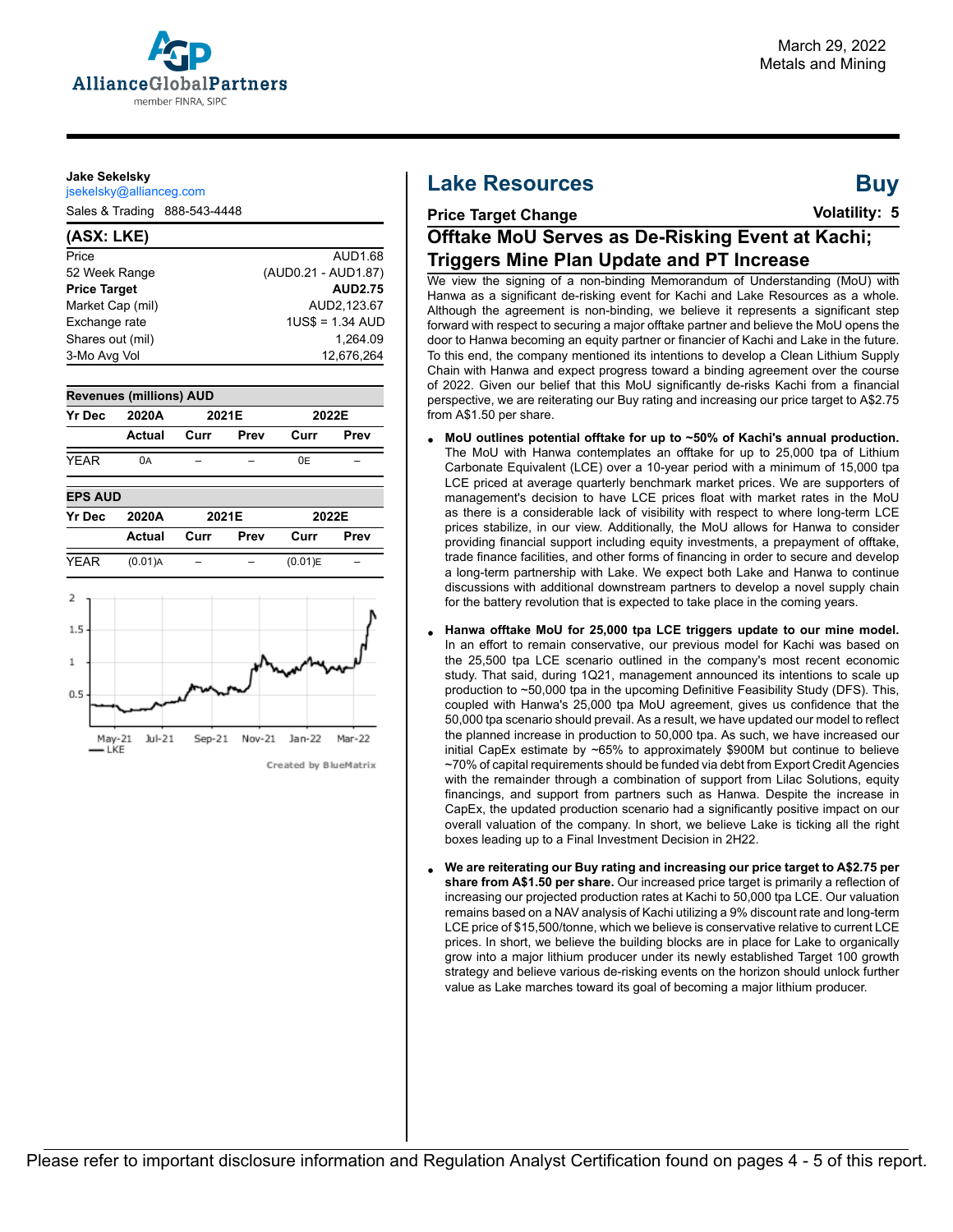#### **Valuation:**

Our A\$2.75 price target is predicated on a NAV analysis utilizing a 9% discount rate.

#### **Risks to achievement of target price:**

- **Commodity Price Risk.** A significant increase/decrease in commodity prices can significantly impact our valuation and price target. That said, if<br>a weaker arise environment proveils in the lithium market, company's hygine a weaker price environment prevails in the lithium market, company's business may suffer from lower or negative margins. While we view this as a risk to the company, we believe the long-term outlook for lithium is bright.
- **Political Risk.** The company's primary asset is in Argentina. While we believe political risk is heightened in Argentina, we note that the company's projects are in close proximity to various operating lithium projects, which we believe lowers jurisdictional risk for the company.
- **Financial Risk.** Lake is a pre-revenue company. Given this, we believe additional capital may be required to execute on its objectives. We expect is a pre-revenue company. Given this, we believe additional capital may be the company to raise additional capital over the next 12 months in various forms including but not limited to equity or debt. We note that there are no assurances as to the terms or whether the company can secure the necessary capital required to move forward with its business plan.
- **Operational Risk.** Although the company's technology has been proven at a small scale, we note that risks remain with respect to the successful operation of its DLE technology at a commercial scale.
- **COVID-19 risk.** We note that any escalations in the COVID-19 pandemic could cause delays in Lake procuring equipment, personnel, and financing required to advance its projects. \*Please see the company's EDGAR filings for a more comprehensive discussion of potential risks.

#### **Company description:**

Lake Resources NL explores for and develops lithium brine projects in Argentina. Its flagship project is its 100% owned Kachi lithium brine project that consists of 37 mining leases covering an area of approximately 70,400 hectares located in Catamarca province, Argentina. The company was founded in 1997 and is based in Sydney, Australia. *Source: Yahoo! Finance.*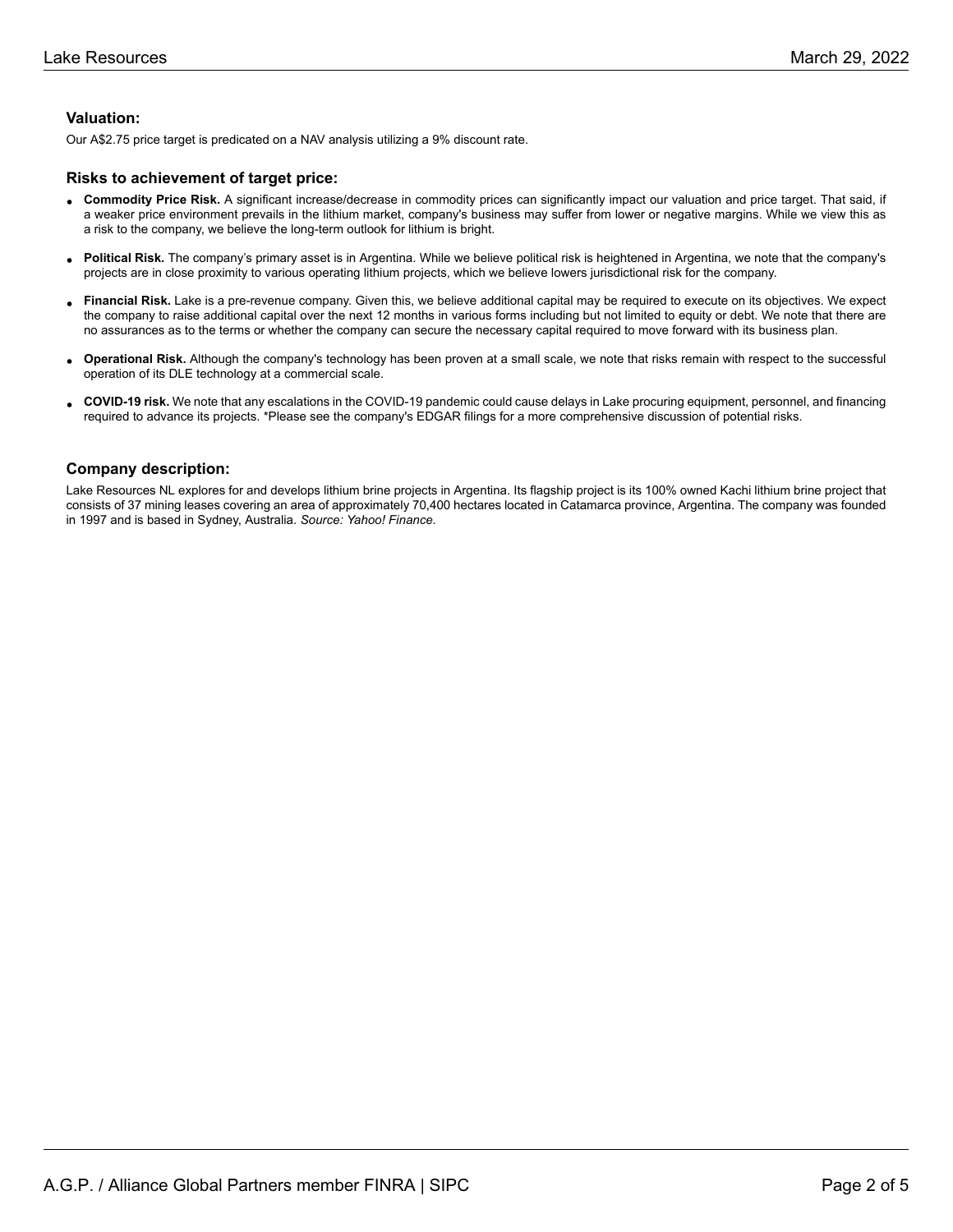| Lake Resources Income Statement |             |          |          |         |          |         |          |          |
|---------------------------------|-------------|----------|----------|---------|----------|---------|----------|----------|
| 000s A\$                        |             | 2020A    | 1H21A    | 2H21E   | 2021E    | 1H22E   | 2H22E    | 2022E    |
| Revenue                         |             |          |          |         | ۰        |         |          |          |
| Operating expenses              |             | (4, 393) | (1,484)  | (1,666) | (3, 150) | (2,426) | (3, 126) | (5, 551) |
| Operating income                |             | (4, 393) | (1,484)  | (1,666) | (3, 150) | (2,426) | (3, 126) | (5, 551) |
| Other expenses                  |             | (466)    | (28)     | (150)   | (178)    | (150)   | (150)    | (300)    |
| Pretax income                   |             | (4, 859) | (1, 512) | (1,816) | (3, 327) | (2,576) | (3, 276) | (5, 851) |
| Taxes                           |             | (44)     | ۰.       | ۰.      | ۰        |         |          |          |
| Net income                      |             | (4,903)  | (1, 512) | (1,816) | (3,327)  | (2,576) | (3, 276) | (5,851)  |
| <b>EPS</b>                      |             | (\$0.01) | (0.00)   | (0.00)  | (0.00)   | (0.00)  | (0.00)   | (0.01)   |
|                                 |             |          |          |         |          |         |          |          |
| Total valuation                 | \$3,255,387 |          |          |         |          |         |          |          |
| <b>NAVPS</b>                    | \$2.75      |          |          |         |          |         |          |          |

*Source: ASX Filings, Alliance Global Partners estimates, Lake Resources reports*

Jake Sekelsky

[jsekelsky@allianceg.com](mailto:jsekelsky@allianceg.com)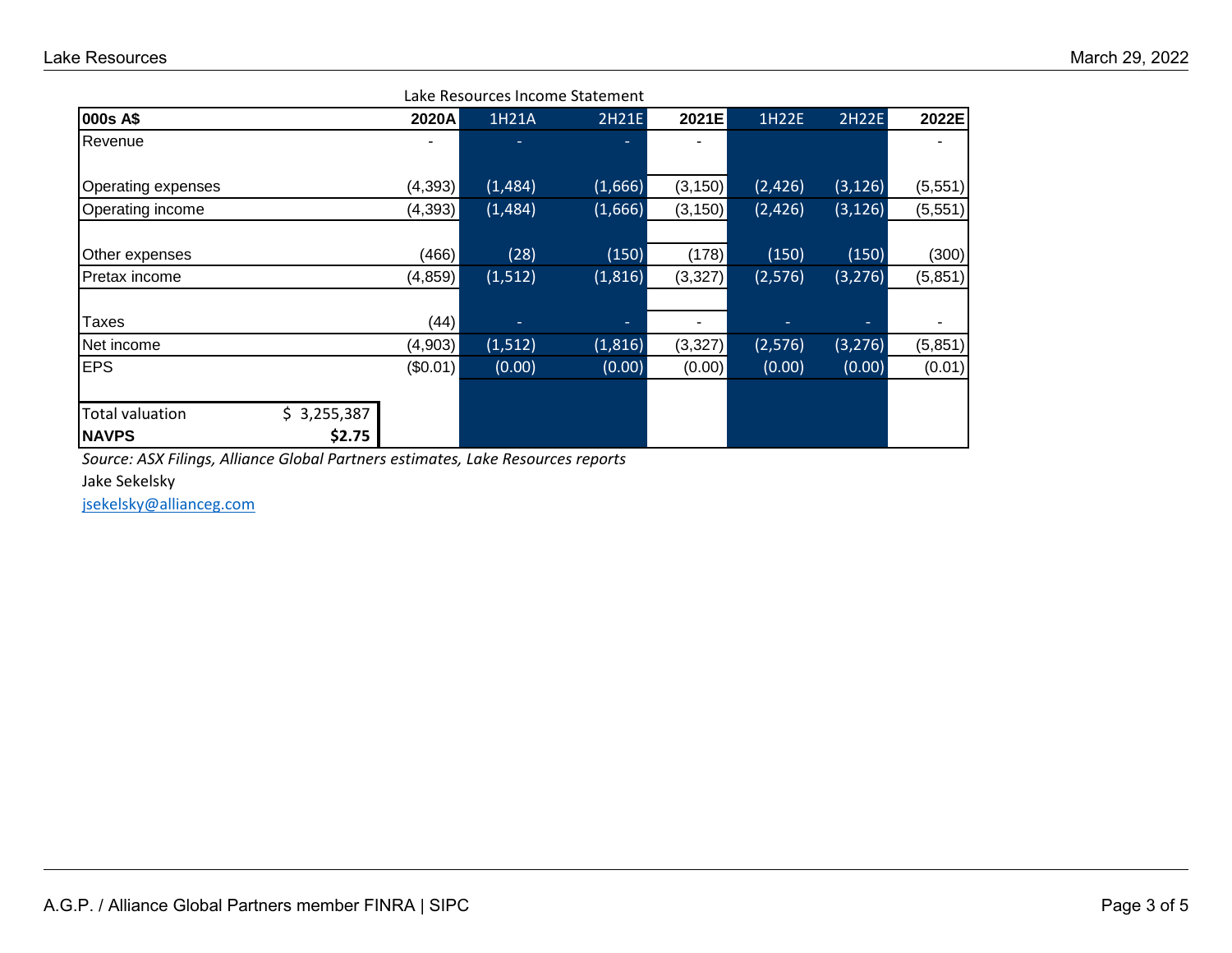**IB Serv./Past 12 Mos.**

## **Important Research Disclosures**



**Distribution of Ratings/IB Services**

|                          |       |                | .     |         |  |
|--------------------------|-------|----------------|-------|---------|--|
| Rating                   | Count | <b>Percent</b> | Count | Percent |  |
| <b>BUY [BUY]</b>         | 110   | 83.33          | 19    | 17.27   |  |
| <b>HOLD [NEUTRAL]</b>    | 15    | 11.36          | 0     | 0       |  |
| <b>SELL [SELL]</b>       |       | 0.00           | 0     | 0       |  |
| <b>NOT RATED [NR]</b>    |       | 5.30           |       | 14.29   |  |
| <b>UNDER REVIEW [UR]</b> |       | 0.00           | 0     | 0       |  |

### **Disclosures**

"**Firm**" used in the this section of the report entitled "**Disclosures**" refers to **A.G.P. / Alliance Global Partners** or **Euro Pacific Capital, a division of A.G.P. / Alliance Global Partners**. The Firm expects to receive or intends to seek compensation for investment banking services from all companies under research coverage within the next three months. The Firm or its officers, employees or affiliates, other than the research analyst authoring this report and his/her supervisor, may execute transactions in securities mentioned in this report that may not be consistent with the report's conclusions.

Sources referenced in this report: The information and statistics in this report have been obtained from sources we believe are reliable but we do not warrant their accurance or completeness.

## **Regulation Analyst Certification ("Reg AC") — Jake Sekelsky,**

The views expressed in this report (which include the actual rating assigned to the company as well as the analytical substance and tone of the report) accurately reflect the personal views of the analyst(s) covering the subject securities. An analyst's sector is the universe of companies for which the analyst provides research coverage. Accordingly, the rating assigned to a particular stock represents solely the analyst's view of how that stock will perform over the next 12 months relative to the analyst's sector average.

Furthermore, in accordance with FINRA Rules 2711, 2241, and their amendments related to disclosure of conflicts of interest, the analyst preparing this report certifies:

- The analyst or member of the analyst's household does not have a financial interest in the company that is the subject of this report, including a position in the debt or equity of the company, without limitation, whether it consists of any option, right, warrant, future, long or short position.
- The analyst or member of the analyst's household does not serve as officer, director or advisory board member of the company that is the subject of this report.